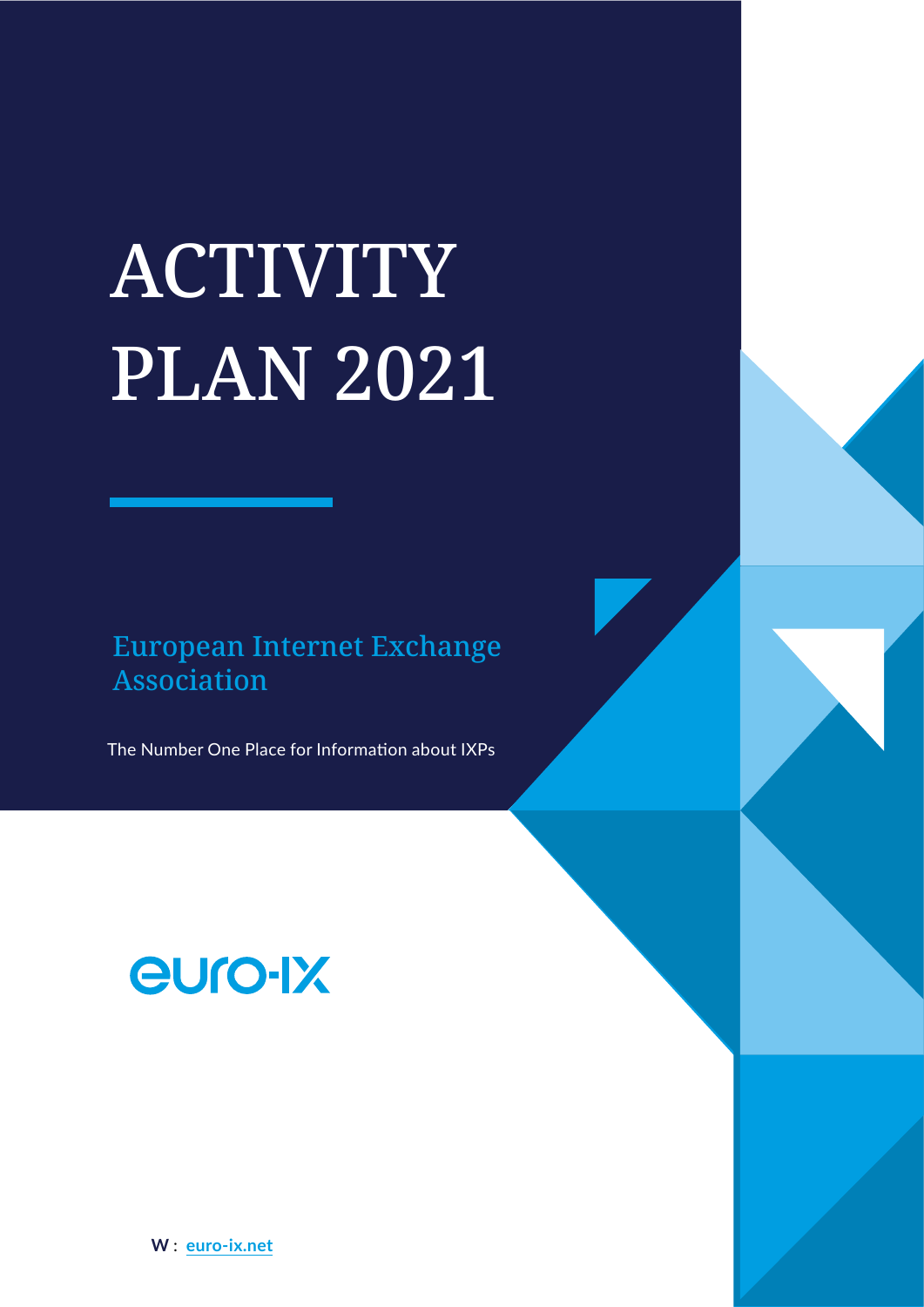## Table of Contents

| <b>Coordination Activities</b>    |  |
|-----------------------------------|--|
|                                   |  |
| Keeping the Community Connected 7 |  |
|                                   |  |
|                                   |  |
|                                   |  |
|                                   |  |
|                                   |  |
|                                   |  |
|                                   |  |

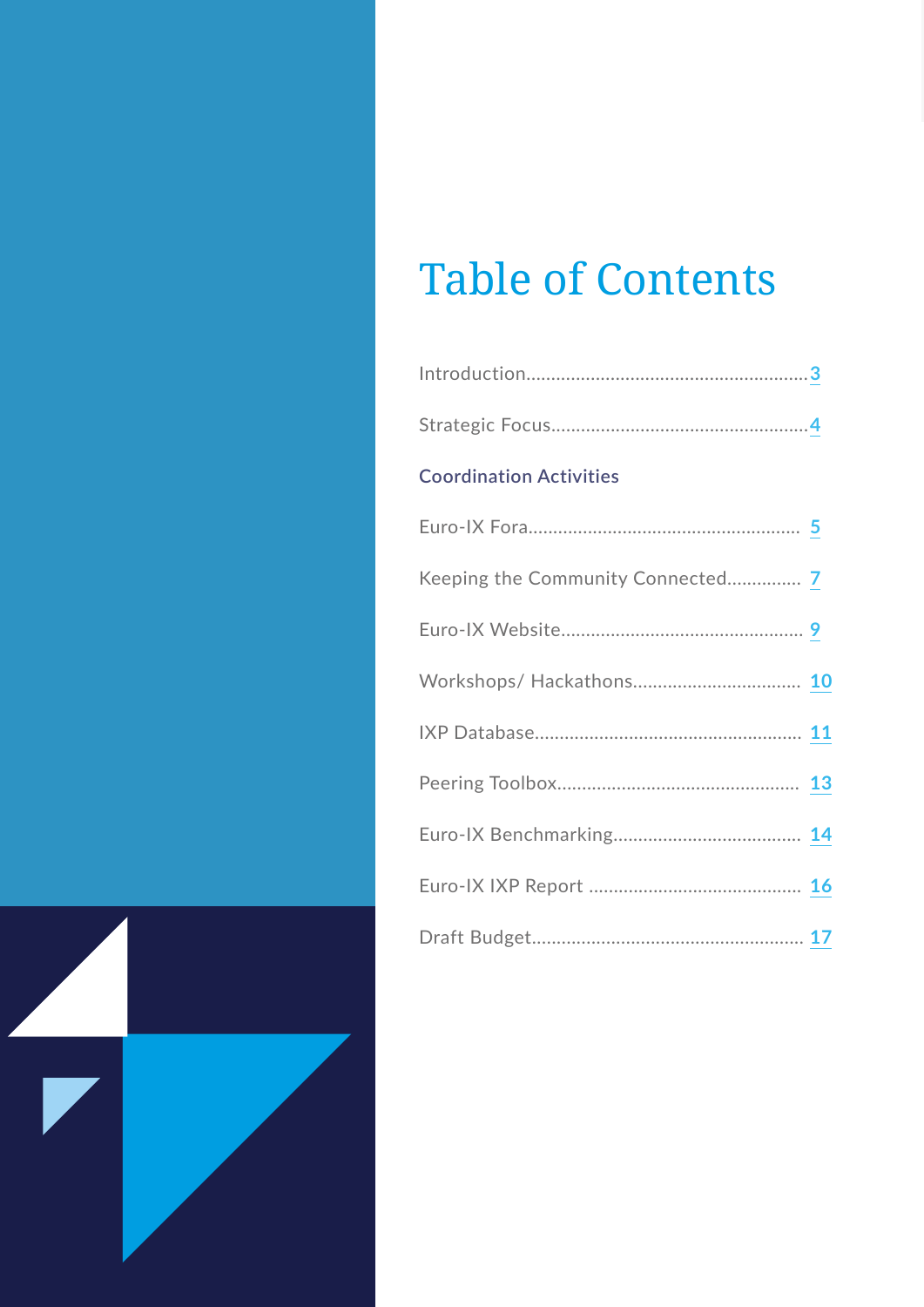# <span id="page-2-0"></span>Introduction

**The 2021 Activity Plan draws from the core objectives of the 2020 Revised Activity Plan, replacing activities that are not possible to carry out due to the global pandemic.**

We intend this document to be the way that Euro-IX Members can learn about, comment on and ultimately shape the direction Euro-IX will take for the duration of the year. Euro-IX views this as an integral part of maintaining the trust of its members, by ensuring high standards of transparency and accountability.

To support the activities we plan to carry out in 2021, we collect feedback from mailing lists, the Membership, community meetings, and lessons learnt from 2020.

New projects undertaken by the Secretariat will be subject to the new Project Process, giving the community a greater level of involvement and transparency in the work of the Secretariat. Members are also encouraged to ask questions and discuss the document on the Euro-IX Members mailing list ([all@lists.euro-ix.net](mailto:all%40lists.euro-ix.net?subject=)).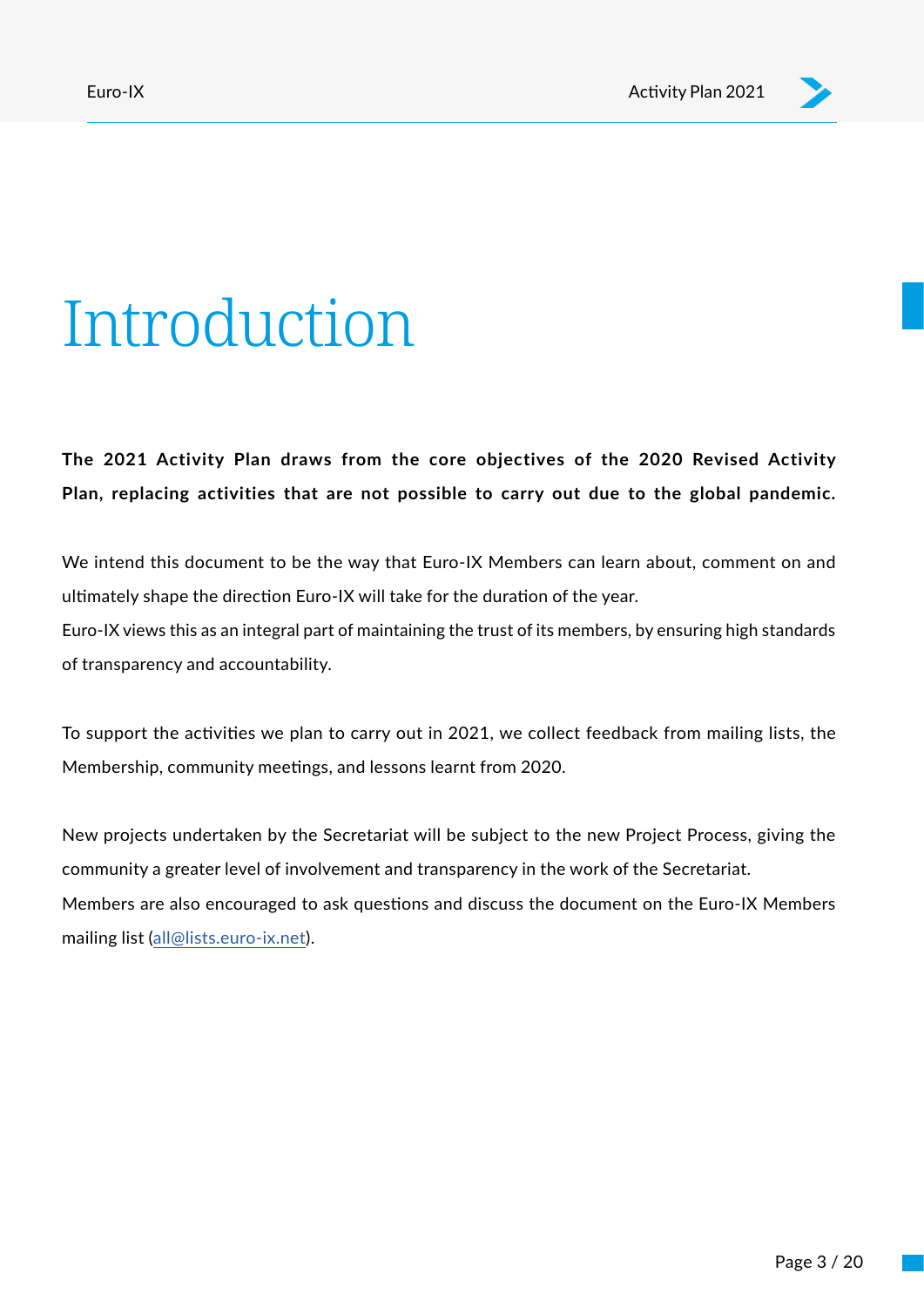# <span id="page-3-0"></span>Strategic Focus Points in 2021

*The go-to place for information about Internet Exchange Points*

## Mission

Euro-IX's mission is to be a community driven Membership association for IXPs, aiming to:

- Foster the sharing of ideas, tools and learn from each other.
- Encourage the continuous development towards excellence of IXPs for the good of the Internet.
- Develop the IXP database and tools around it.
- Create a common voice in all forums related to IXPs.

During the 192nd Executive Board Meeting in Athens, January 2020, the Euro-IX Board set the following as our strategic objectives for 2020/2021 in order to fulfil our mission:

- Leading authority on IXPs
- Bring more value to the Membership
- Gain financial stability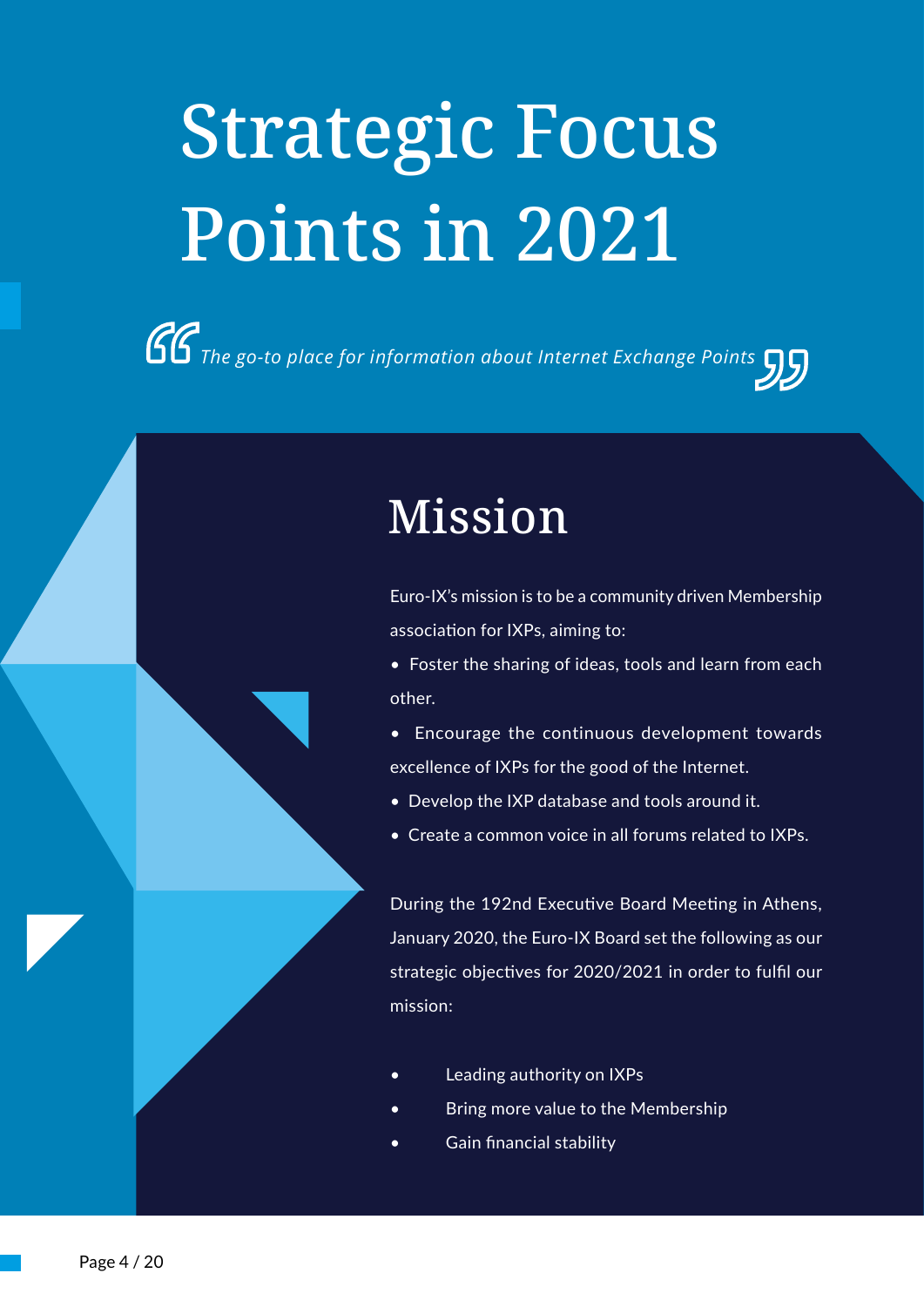# <span id="page-4-0"></span>Coordination Activities

### **1.1 Euro-IX Fora**



Euro-IX fora usually take place twice a year in the second and last quarter respectively.

In 2020, we were sadly not able to have a physical meeting due to covid-19 and while writing the Activity plan for 2021 we know that the first forum in 2021 is also unlikely as there is still a lot of uncertainty whether the situation is going to improve or not. The health and safety of our attendees comes first.

If we are able to meet in the second half of 2021, we will ensure our focus on topics and items presented and discussed at the fora are relevant and address the needs of the Membership. The secretariat and Forum Program Committee have sought feedback from previous fora, ratings and engaged with the Membership to find out what topics they are interested in and encourage them to participate.

In 2020, we had three new FPC (Forum Program Committee) members, bringing in new and fresh ideas the FPC can explore, for both physical and virtual meetings. If the forum goes ahead in 2021, we will most likely not get the full attendance we are used to, due to the uncertainty of travel in 2021.

We will therefore look into options to offer live streaming to our Membership for those that cannot attend in person. This would add the additional benefit of reaching IXP staff that don't usually attend the physical meetings.

In 2021, we will continue to focus on key areas that will bring the most value, awareness and learning to our Members.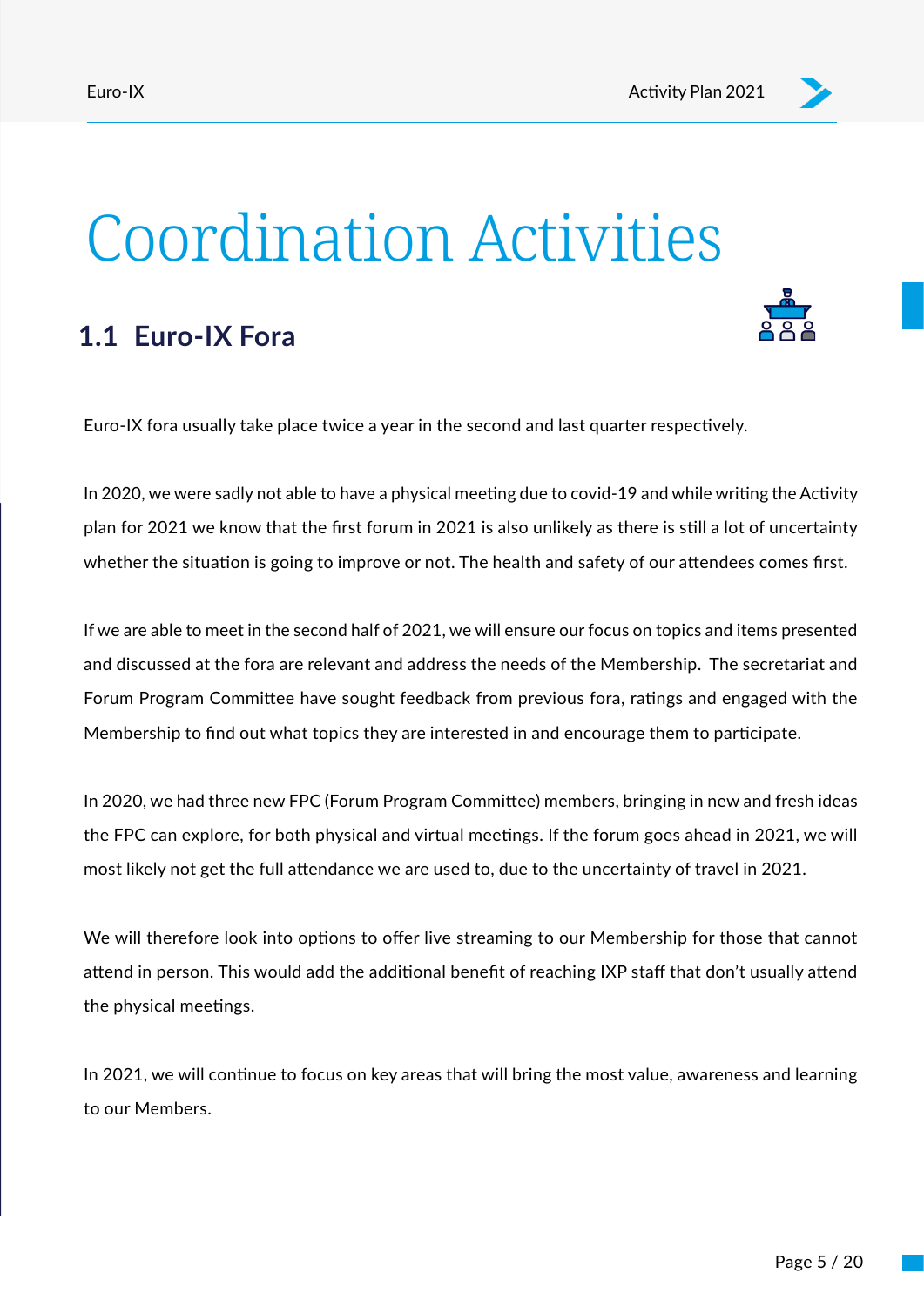#### **Status:** Ongoing

**Activity:** Increase Member participation before and during fora by increasing communication via mailing lists, social media and other resources available.

**Measurable outcome:** In 2021, we hope to increase the number of IXPs attending (both physically and online) and increase the number of Members and Patrons actively involved with the agenda by offering new and different agenda topics.

*Growth, Value, Sharing Ideas, Stability*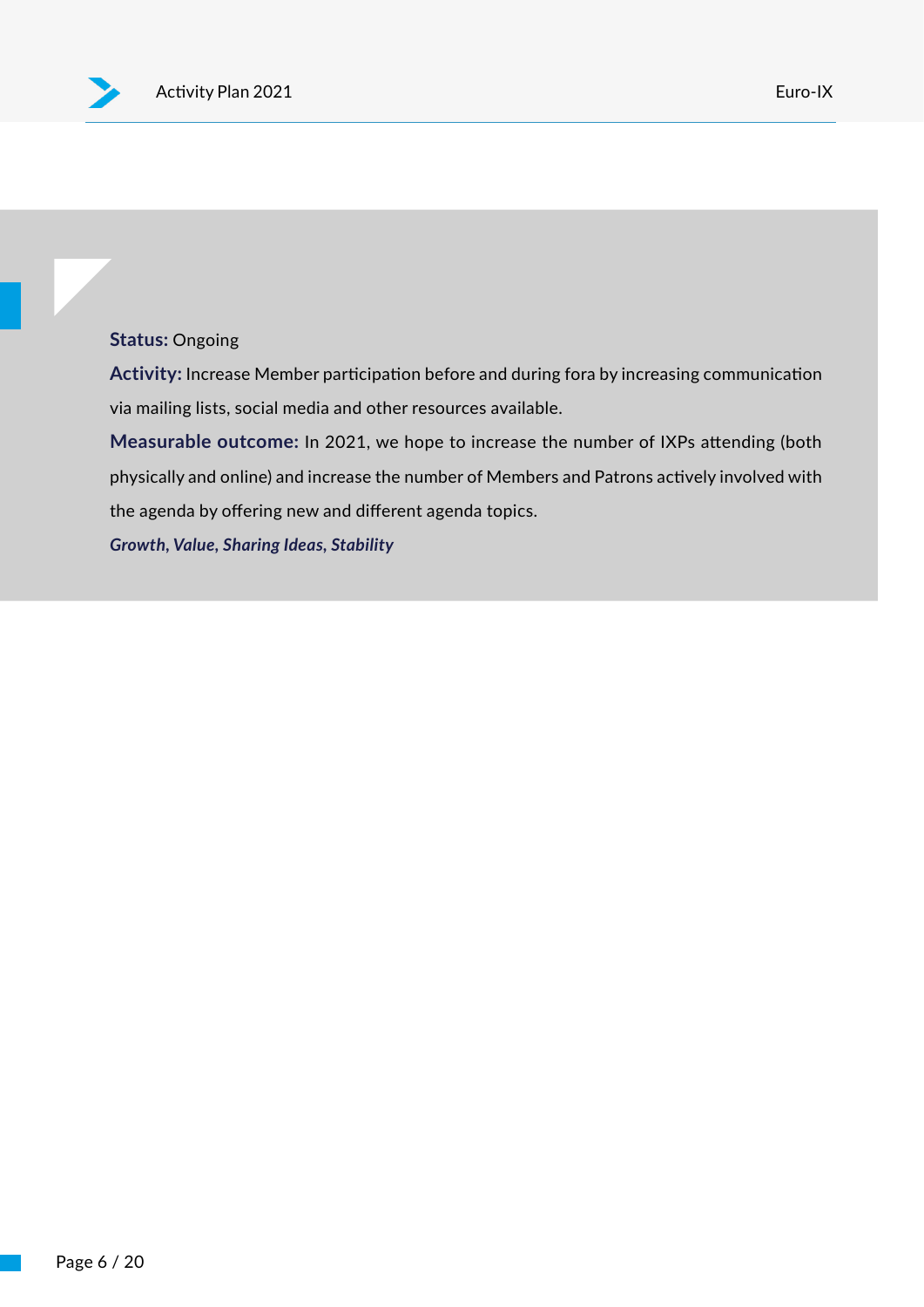## <span id="page-6-0"></span>**1.2 Euro-IX: Keeping the Community Connected**



In 2020, with the emergence of Covid-19, the Euro-IX Board made the very difficult decision to cancel both forums due to the health and safety risks posed with travel and gathering large groups of people. In March, Euro-IX began weekly Membership meetings on business continuity. As the weeks progressed, these weekly meetings become bi-weekly calls with the Members and Patrons, facilitating the sharing of experiences on the impact that the Covid-19 virus has had on IXP operations and the Membership. These early conversations were critical in keeping the community connected and sharing vital information which has helped many IXPs. It became clear we needed to find new ways to keep the community connected and continuing to grow, learn and talk about innovative ideas, during these days when we are not able to meet face to face.

To achieve this in 2020, we held a number of virtual meetings, each time tackling new and different topics of interest to the community. Different members of the community led these meetings in order to maximise community involvement. The FPC held a number of virtual meetings, and Euro-IX along with the Members hosted panels and tutorials. By talking and bringing awareness to these topics, we continue to share and learn about topics our industry needs to be aware of. These included;

- Is the Internet Broken in collaboration with AMS-IX, a series of panels to talk about the 'flaws' of the Internet and discuss ways in which we can make it better.
- Let's Talk, Let's Act! Community led panels, aiming to inspire and motivate us to make positive changes that will bring continued growth and sustainability to the industry.
- Learn With Us Practical, online tutorials on technical topics for IXPs and the community.

The complete list of virtual events that took place in 2020 can be found here - [https://www.euro-ix.](https://www.euro-ix.net/en/events/virtual-events) [net/en/events/virtual-events](https://www.euro-ix.net/en/events/virtual-events)/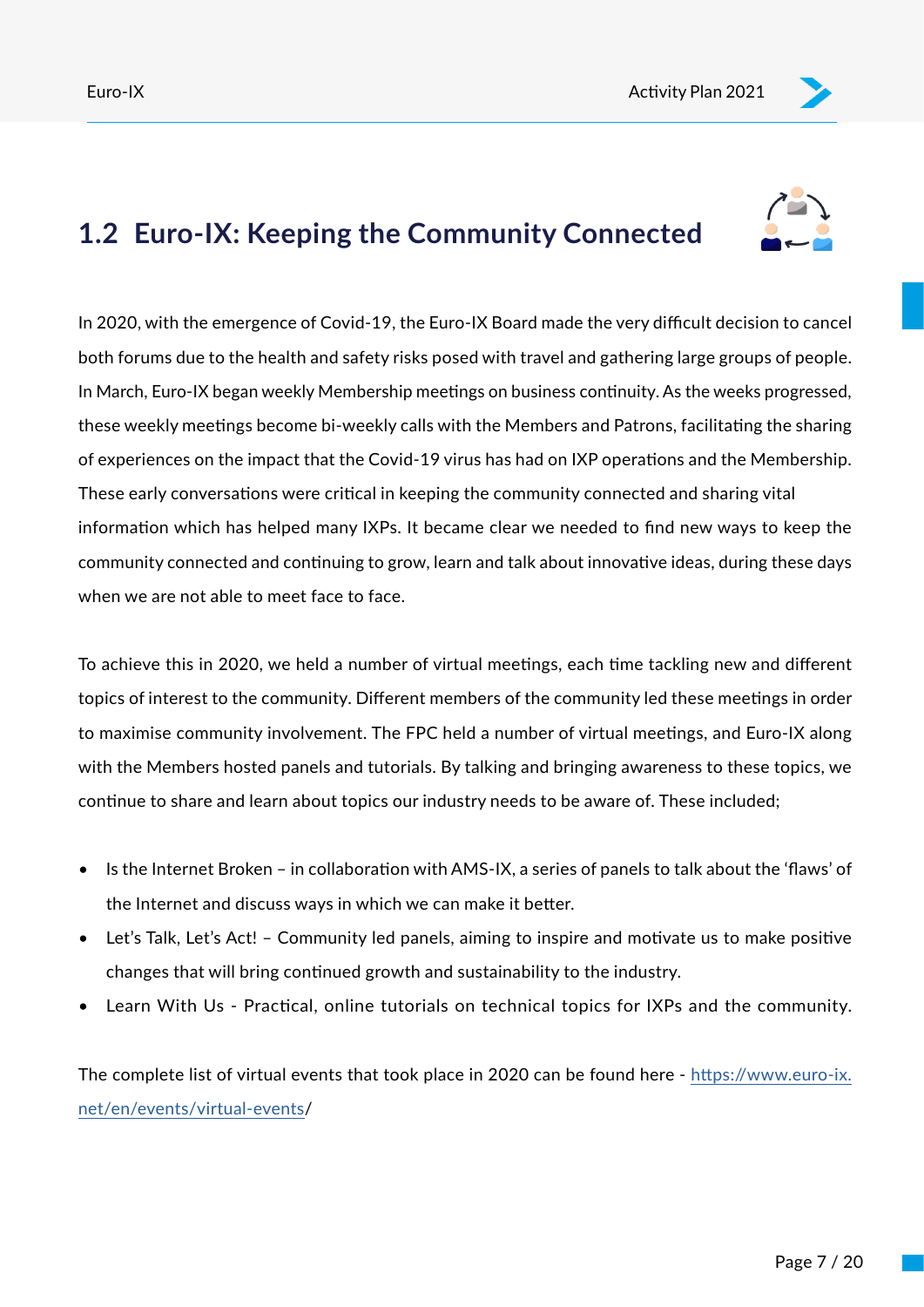In 2021, we will continue to host virtual meetings to keep the community connected. The FPC and secretariat will drive topics by listening to what the Members needs are and arrange a platform for these to be discussed.

#### **Status:** Ongoing

**Activity:** Continue to develop and host various virtual activities that will keep the Membership and Community connected. This can be in the form of presentations, panels, workshops and tutorials on various industry related topics.

**Measurable outcome:** During the last few online meetings, we've had on average 30 attendees, therefore, our goal is to increase participation and engagement from the Membership and Community during 2021 by 30%.

*Growth, Value, Sharing Ideas, Stability*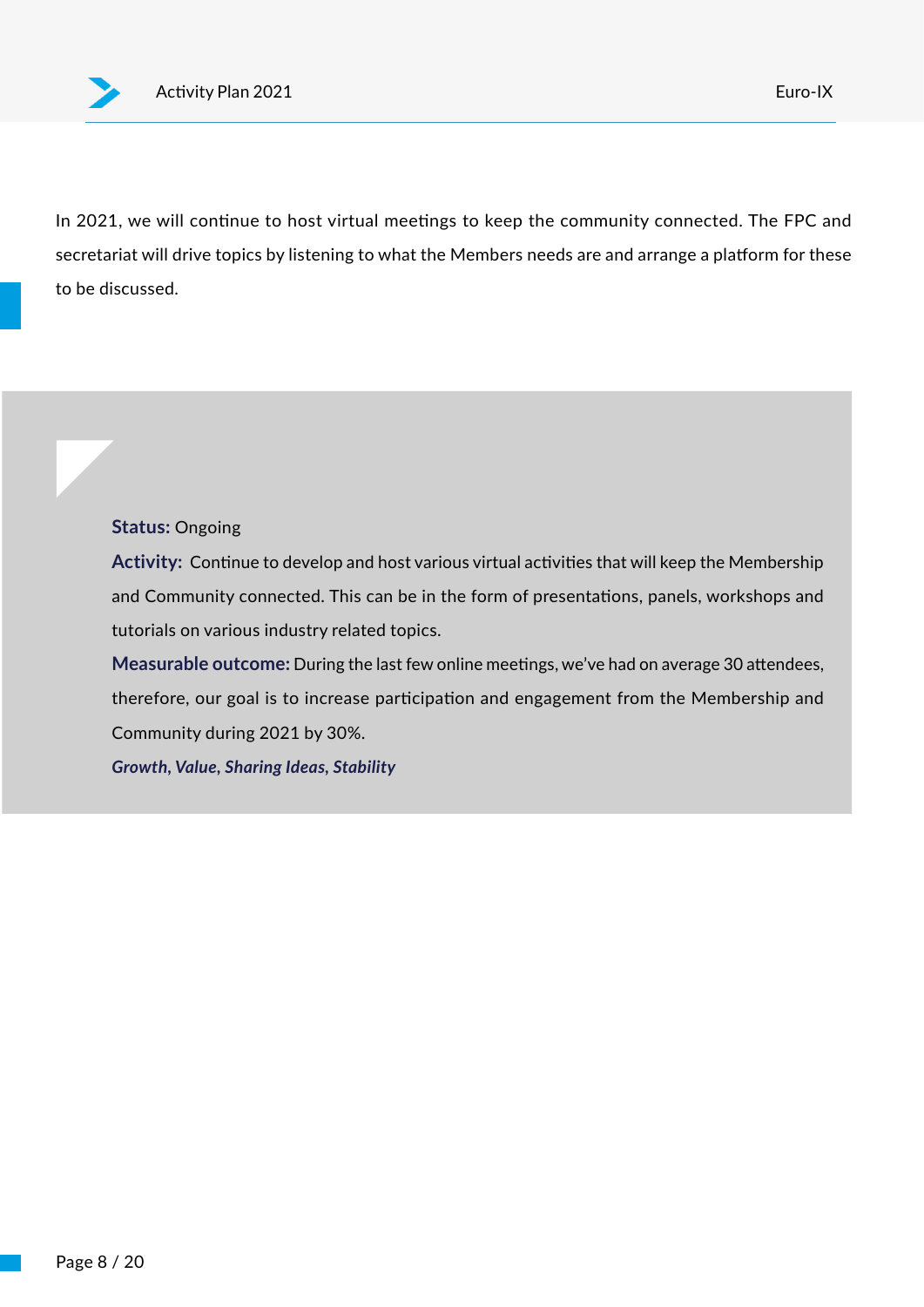## <span id="page-8-0"></span>**1.3 Euro-IX Website**



The Euro-IX website is our gateway to the rest of the world, to show who we are and what we do. In 2020, we've worked on further improvements following feedback from the Members and gave the Euro-IX website a complete new look;

- The menu and navigation have been updated so it's easier to find items and engage with the website.
- The homepage clearly highlights what we do, how to join and our Activities.
- The Peering Toolbox website was created https://peeringtoolbox.euro-ix.net/en/
- A new search function on the forum pages allows Members to search through old forum presentations and videos.

In 2021, we plan to;

- Make further improvements to the user interface and back end API's to the IXPDB.
- Add Membership statistics from the IXPDB on the homepage to encourage engagement and showcase the Euro-IX Members.

We will consult with the Members and Patrons throughout 2021, to see what additional tools and improvements they want to see.

#### **Status:** Ongoing

**Activity:** Improve accessibility and toolsets to help Members and Patrons gain detailed information about IXPs and interconnection.

- Include feedback options on website to increase engagement.

**Measurable outcome:** Increased feedback and engagement measured by number of engagements made via the website, using google analytics and direct feedback. *Growth, Value, Stability, Leading authority on IXPs, Stability*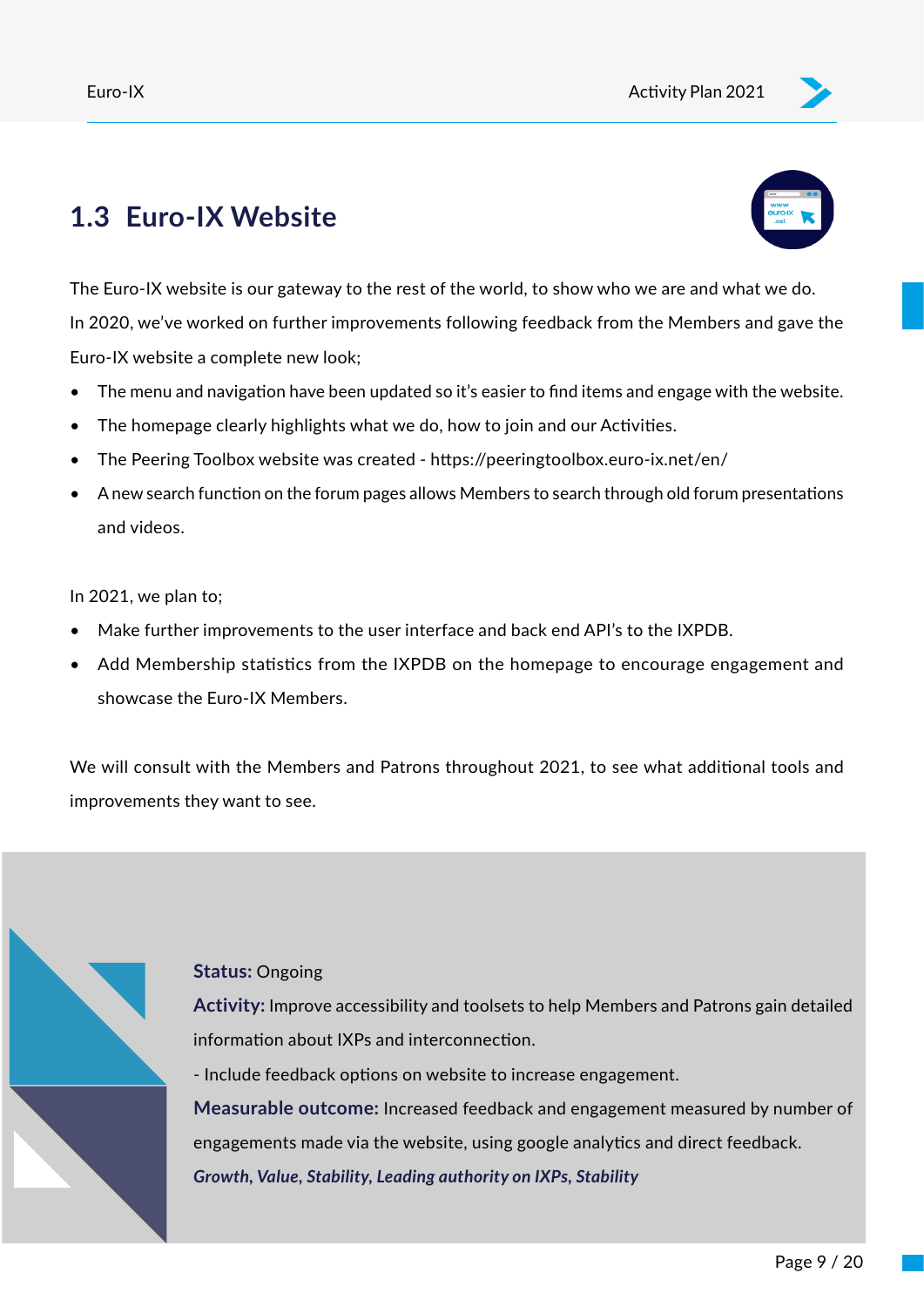### <span id="page-9-0"></span>**1.4 Worskshops/ Hackathons**



In January 2020, we held the first workshop for Marketers, this was a one-and-a-half-day training course on Marketing Strategy led by the Chartered Institute of Marketers, in London. We had 12 attendees from 7 IXPs, feedback from attendees was positive and we're looking to add more marketing events in the future.

The Membership has shown an interest for more specific focused workshops to continue, as they find it a neutral place to talk about common challenges and find solutions, by working together. In 2021, we will continue to hold workshops as topics of interest come up, some proposals from the Membership have been:

- Routing Security Workshop
- A workshop on peering tools and automation inviting networks to find out about tools they use and data improvements.
- Route Servers follow up workshop.

**Status:** Ongoing **Activity:** Host at least two workshops and/or hackathon in 2021. **Measurable outcome:** Publish as a Euro-IX or community document or new tool on the website.

*Value, Leading authority on IXPs, Stability*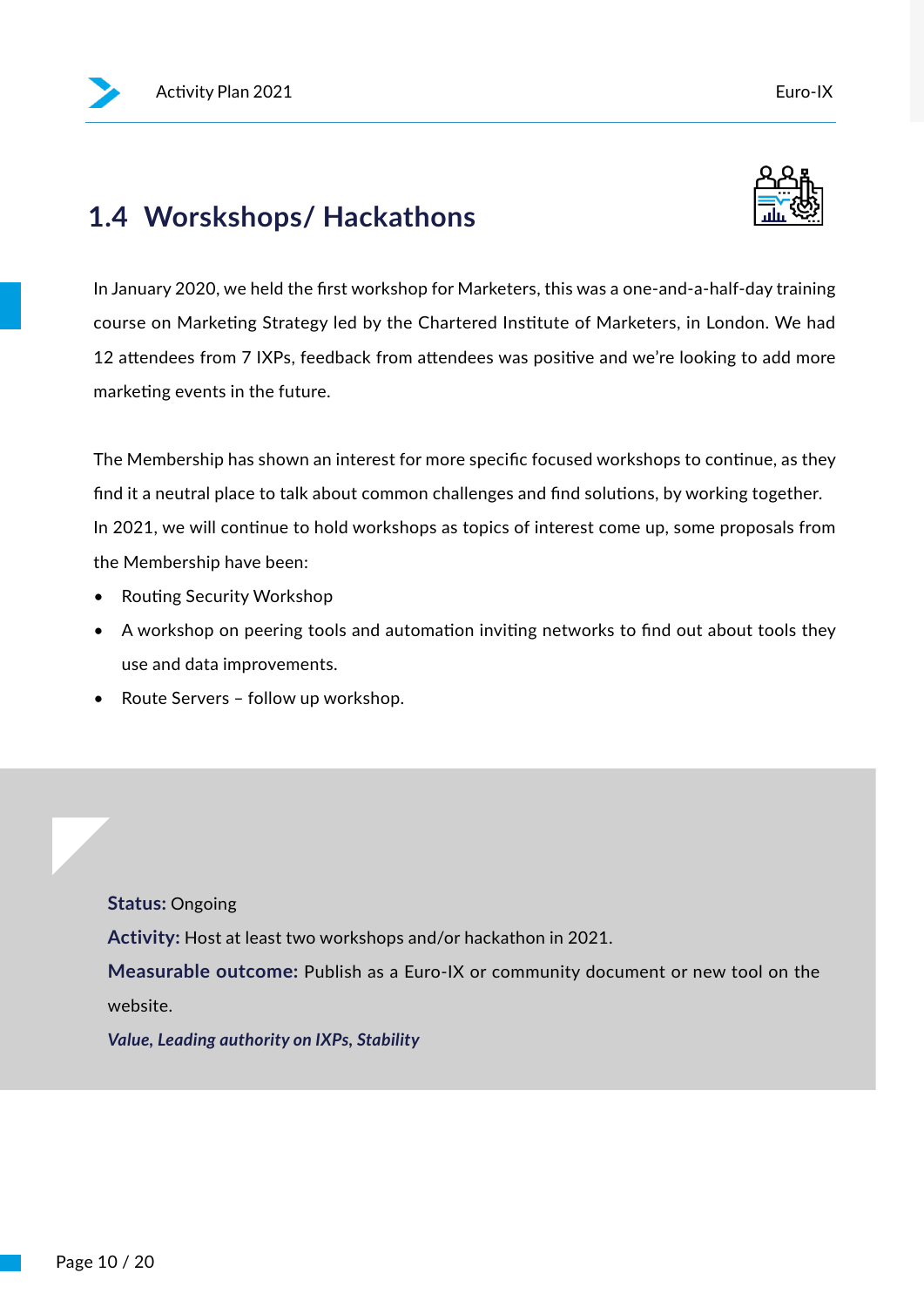

### <span id="page-10-0"></span>**1.5 IXP Database**

Due to lack of resources, the IXPDB development has been slow in 2020 and we were not able to complete all the activities we outlined in the 2020 Activity Plan. Some key pieces of work that are complete include:

- A new search/filter to show IXPs that have traffic stats [https://ixpdb.euro-ix.net/en/ixpdb/](https://ixpdb.euro-ix.net/en/ixpdb/ixps/?reverse=&sort=name&q=&traffic=on) [ixps/?reverse=&sort=name&q=&traffic=on](https://ixpdb.euro-ix.net/en/ixpdb/ixps/?reverse=&sort=name&q=&traffic=on)
- API documentation -<https://api.ixpdb.net/docs/>
- Backend process improvement for the admins
- A standard JSON traffic schema has been agreed -<https://github.com/euro-ix/json-traffic/pull/1>

In 2020, the IXPDB was also launched as a Euro-IX Community Project, you can see details of the project here -<https://www.euro-ix.net/en/services/community-projects/>

Thank you to our 2020 Sponsors; LACNIC, ISOC, APNIC and LUC-IX.

In 2021, we plan to:

- Improve the web interface and data visualizations.
- Give IXPs more granular control of the visibility of their data.
- Develop integration tutorials.
- Improve the integration of traffic data.
- Automated reporting (e.g. global, regional, national, and tailored).
- Implement an API for command-line data exports.
- Achieve financial sustainability.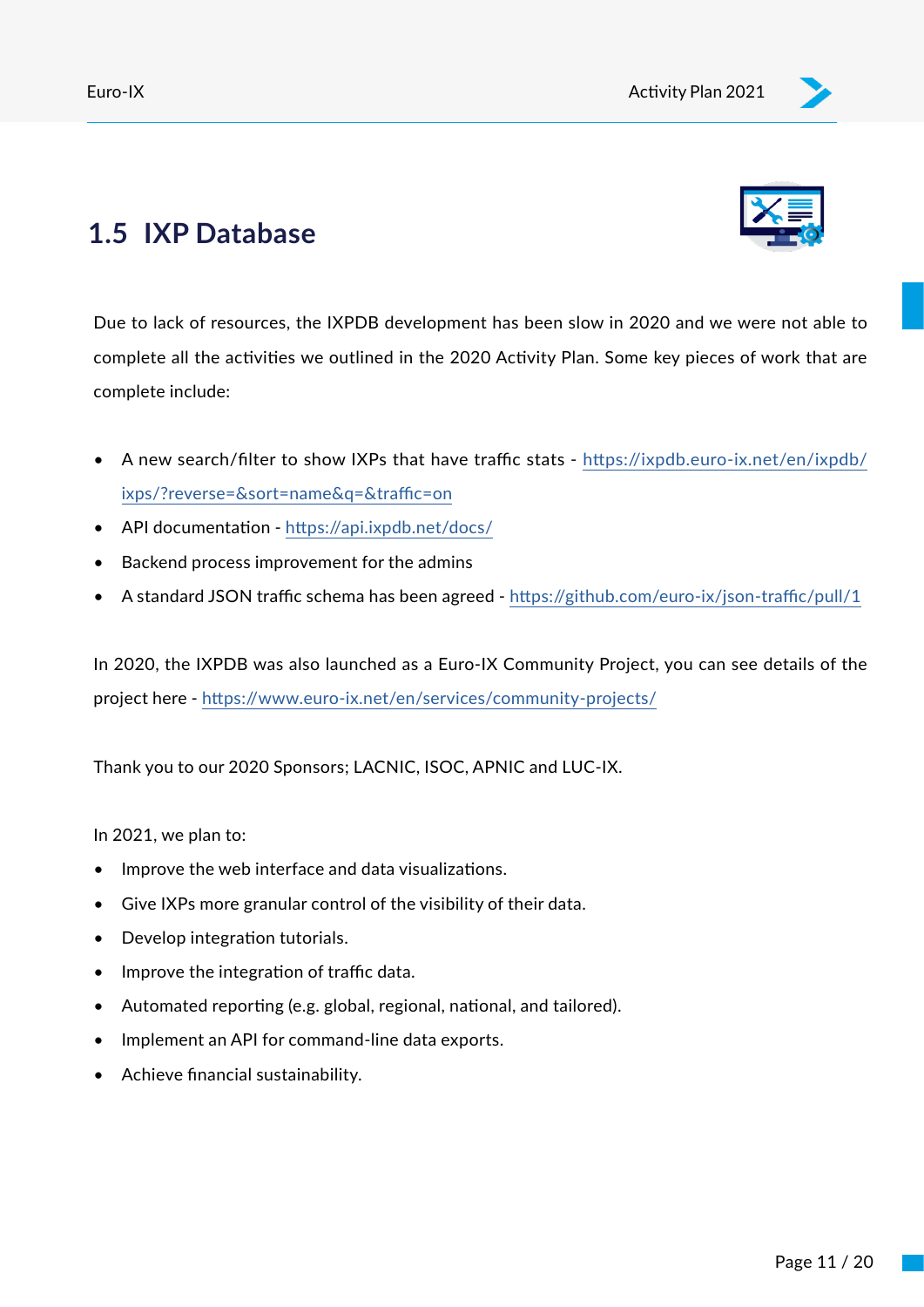**Status:** Ongoing / New

**Activity:** Build an IXP Dashboard and interactive map that allows users to analyse IXP and interconnection data visually.

**Measurable outcome:** At the end of 2020, we had 251+ automated IXP records ,which means we reached our goal of 250! By the end of 2021, our aim is to have added another 100 IXPs, so we have 350 IXP automated exports.

*Value, Leading authority on IXPs*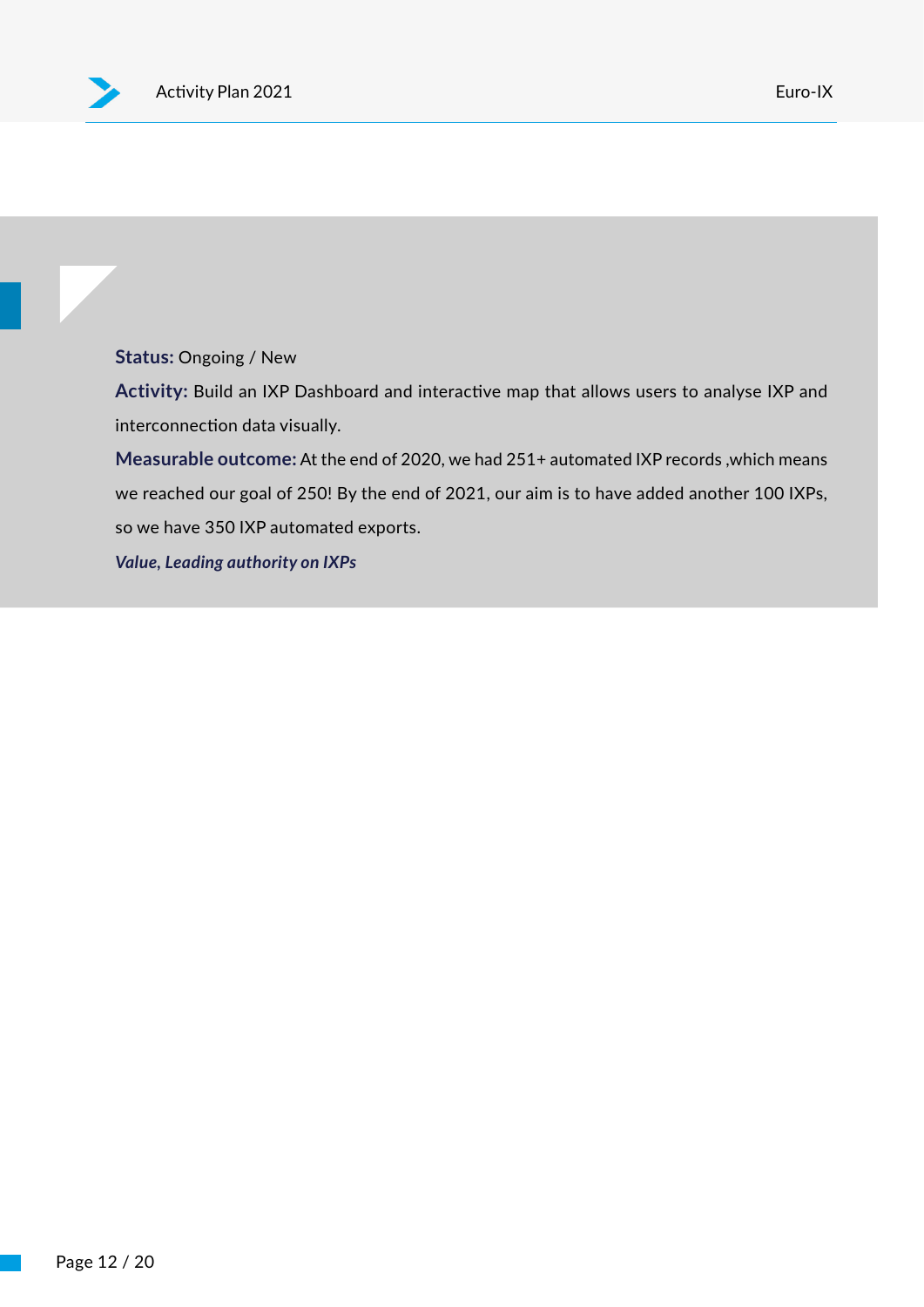## <span id="page-12-0"></span>**1.6 Peering Toolbox**



The Peering Toolbox is a community led effort to support and provide best practice information for new entrants into the interconnection community. The toolbox will act as a reference / guide that networks and IXPs can use to learn about best practices and highlight items they need to know and understand to become a successful peer or IXP.

It volorem peeoss This project started in 2019 and a framework on what the tool will look like has been developed. In 2020, the Peering Toolbox team published a survey for IXPs and Networks with the intention to get some insight into what documentation and tools are missing that can support new peers. We had around 30 responses and they will be discussed during a panel.

ی<br>https://peeringtoolbox.euro-ix.net The Peering Toolbox website was launched in October 2020 and content is being added -



**Status:** Ongoing

**Activity:** Collect, create, communicate and publish best practice material for the Peering Toolbox.

**Measurable outcome:** IEngagement and input from the community to make the Peering Toolbox a useful tool for everyone.

*Growth, Value, Leading authority on IXPs, Sharing ideas*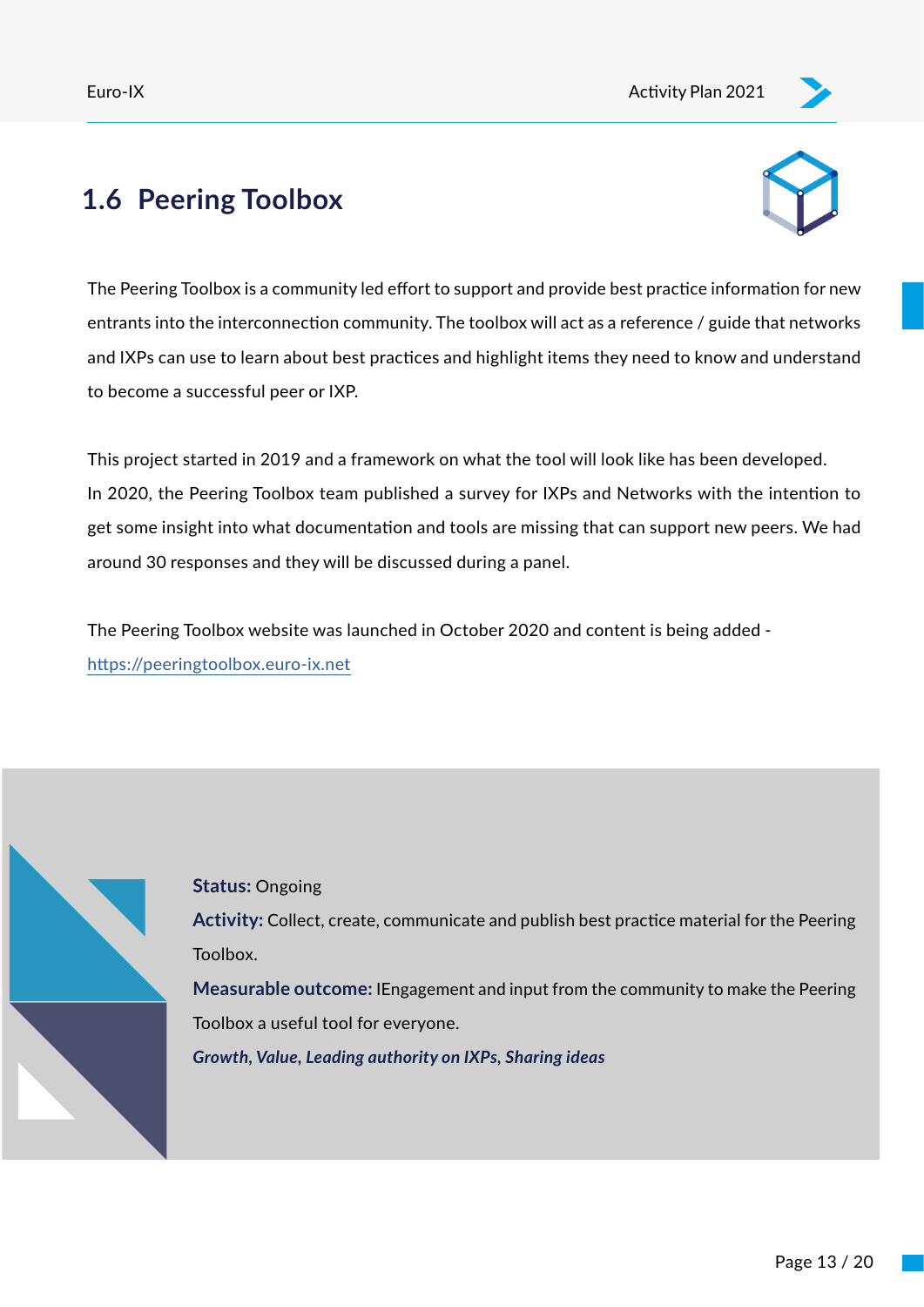## <span id="page-13-0"></span>**1.7 Euro-IX Benchmarking**



Benchmarking is the process of comparing an organisation's operations and internal processes against those of other organisations within its industry. This then allows organisations to develop plans on how to make improvements or adapt specific best practices, usually with the aim of increasing some aspect of performance.

The Euro-IX Benchmarking Club (BMC) was initiated in November 2004 as a means for affiliated IXPs to exchange data about their business, so as to enable them to compare their performance and policies. Considering there is very little market analysis on IXPs we see this as the perfect way to get a little more insight into IXPs.

The benchmark data contributed by individual Members is only reported back in anonymised and aggregated form by Euro-IX, with the final report reviewed by the BMC team. In 2020, the 15th Benchmarking Survey for Euro-IX was sent to 70 Euro-IX Members. Following the low responses the previous year in 2020, the BMC survey was broken in to three parts; operational, commercial and financial.

This resulted in 42.8% of the membership participating in the Benchmarking in 2020, up by 33% and thereby meeting our objective of 40%. We hope that those IXPs that participated and receive the report, will find it useful. We welcome all feedback and input.

Euro-IX Patrons receive a version of the report that contains operational and some commercial analysis. This gives our Patrons further insight into IXP operations and details on specific data, for example ports / traffic at IXPs and the growth over the years.

In 2021, along with the BMC committee, we will explore ways in which we can continue to increase participation and the rate of participation, so that we can release the report earlier in the year.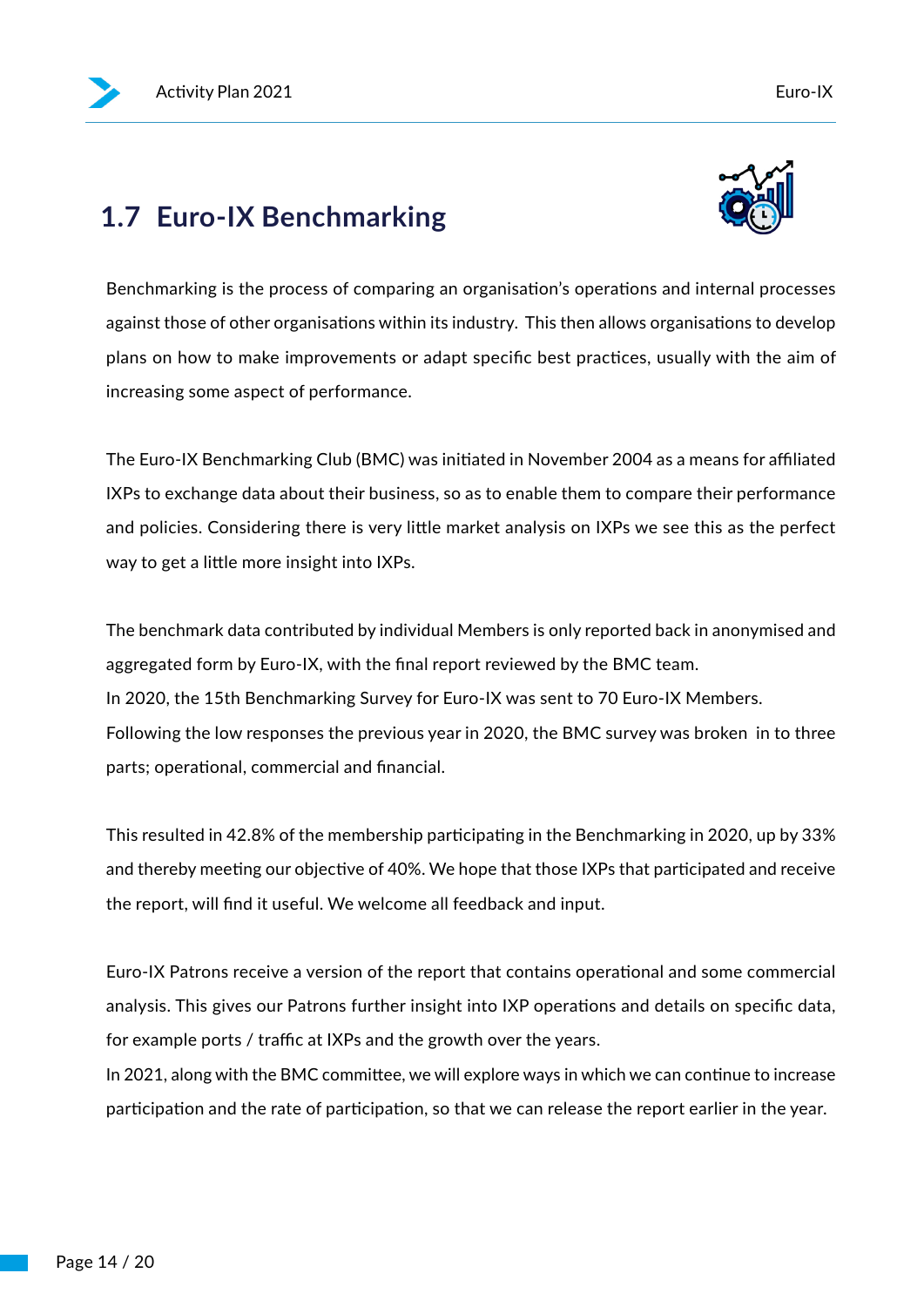**Status:** Ongoing

**Activity:** Work with the BMC team to increase participation and encourage early participation. **Measurable outcome:** Increased participation by 50% of Membership and publish the report by Q2.

*Value, Leading authority on IXPs, Sharing ideas*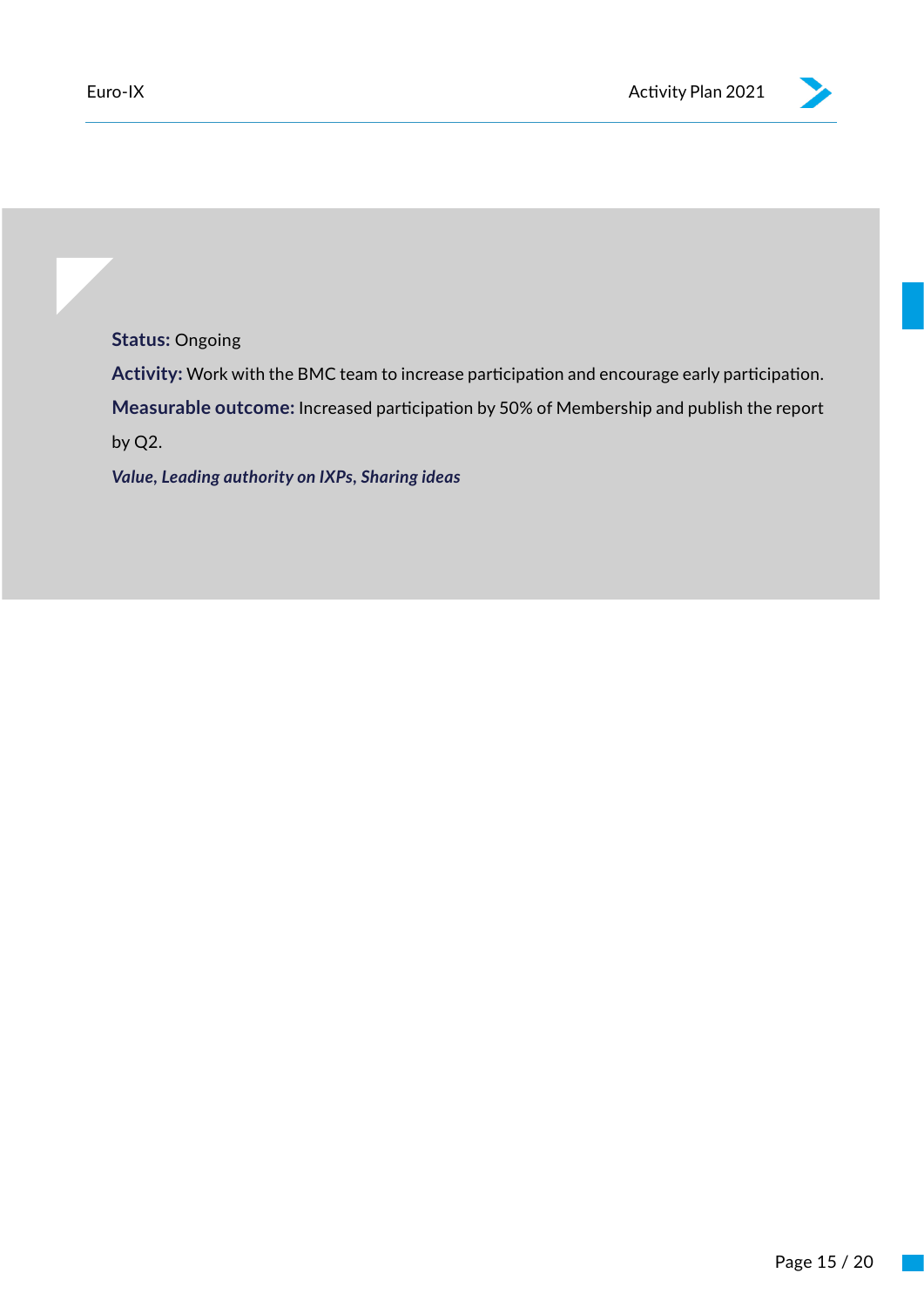### **1.8 Euro-IX IXP Report**



The Euro-IX IXP report gives an overview of the IXPs situation in Europe. In the past this has included details, such as:

- The number of Internet Exchange Points (IXPs) currently operating in Europe and trends related to growth and change.
- Related statistics and trends that are appearing in the European IXP market, for example traffic, hardware seen at IXPs and Route Servers.
- The evolution over the last couple of years.
- With the development of the IXPDB we were not able to produce a report in 2017, the 2018 and 2019 report was published in August 2020. You can view the report on the Euro-IX website - [https://www.euro-ix.net/en/services/euro-ix-reports/]( https://www.euro-ix.net/en/services/euro-ix-reports/ )

In 2021, we plan to expand on the analysis in the report by using the IXPDB aggregation statistics, and speak to the community on new data sets we can include.

**Activity:** Explore new data sets that are interesting for the community and include them in the 2020 report.

**Measurable outcome:** Publish the 2020 European Internet Exchange IXP Report in Q1.  *Value, Leading authority on IXPs, Sharing ideas*

**Status:** Ongoing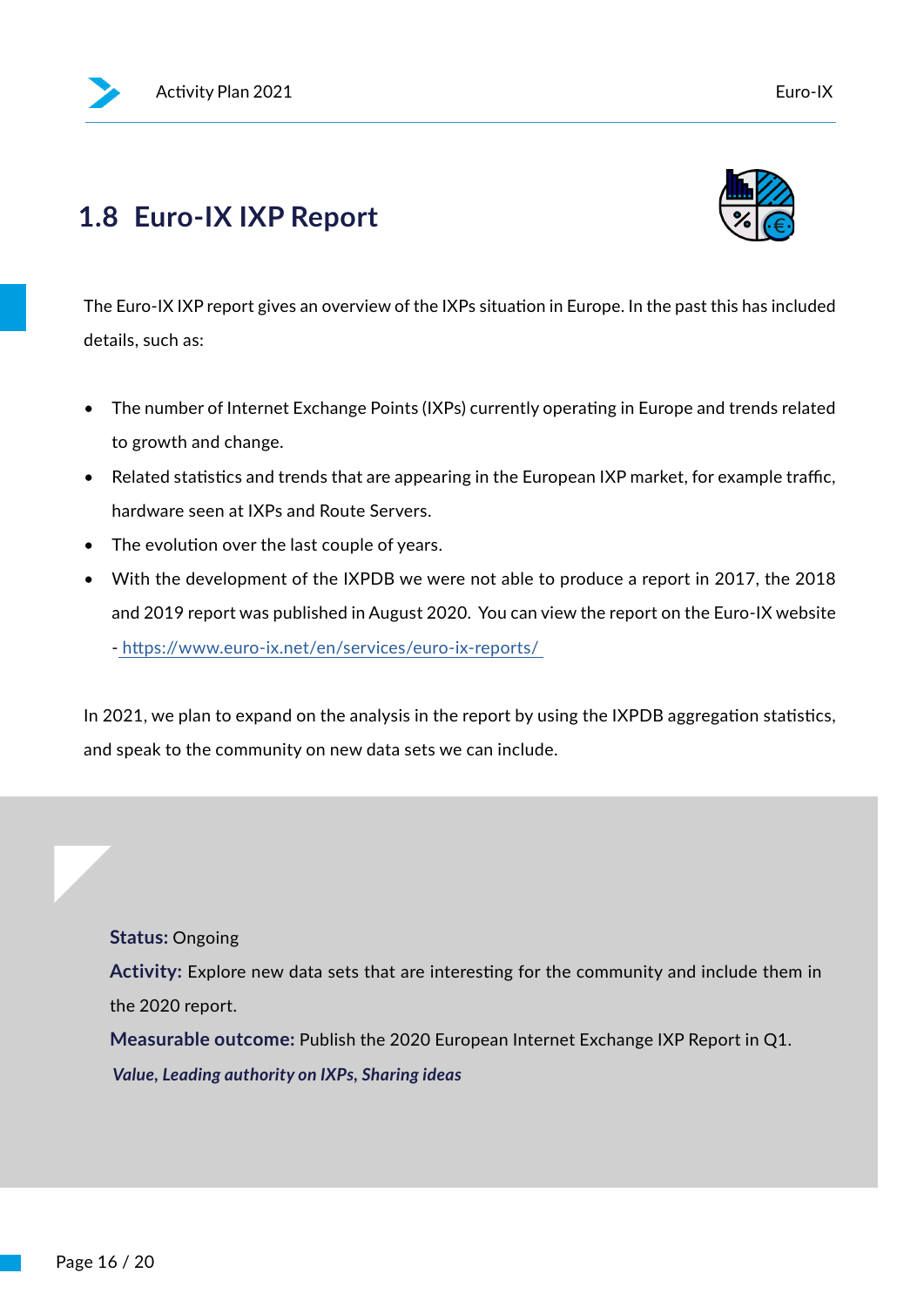# Draft Budget

(all budget estimates are made in euros)

| <b>INCOME</b>                        |                |                     |        |         |         |
|--------------------------------------|----------------|---------------------|--------|---------|---------|
| Membership                           | <b>Members</b> | 40                  | 4,400  |         | 176,000 |
|                                      | Associate      | 10                  | 3,300  |         | 23,100  |
|                                      | Remote         | 21                  | 1,100  |         | 17,600  |
| <b>Patrons</b>                       |                | 9                   | 10,000 |         | 90,000  |
|                                      |                |                     |        |         |         |
| Forum Registration                   |                | 12                  | 400    |         | 4,800   |
| <b>Total Income</b>                  |                |                     |        |         | 311,500 |
| <b>EXPENDITURE</b>                   |                |                     |        |         |         |
| <b>Operational Costs</b>             |                |                     |        |         |         |
| Office & Hardware                    |                |                     |        | 5,000   |         |
| <b>Employee Costs</b>                |                |                     |        | 167,193 |         |
| Contractor Fees*                     |                |                     |        | 17,500  |         |
| <b>Technical Contractor</b>          |                |                     |        | 30,000  |         |
| Staff training                       |                |                     |        | 5,000   |         |
|                                      |                |                     |        |         | 224,693 |
| <b>Outreach &amp; Communications</b> |                |                     |        |         |         |
| Conference travel                    |                |                     |        | 8,000   |         |
| <b>Website Dev Ops</b>               |                |                     |        | 18,000  |         |
| Marketing                            |                |                     |        | 2,000   |         |
|                                      |                |                     |        |         | 28,000  |
|                                      |                |                     |        |         |         |
| Euro-IX Fora                         |                |                     |        |         |         |
| <b>Member Accomodation</b>           |                |                     |        | 16,000  |         |
| Venue & Meeting                      |                |                     |        | 19,000  |         |
| Socials                              |                | $\bar{\phantom{a}}$ |        | 15,000  |         |
| Other                                |                |                     |        | 1,500   |         |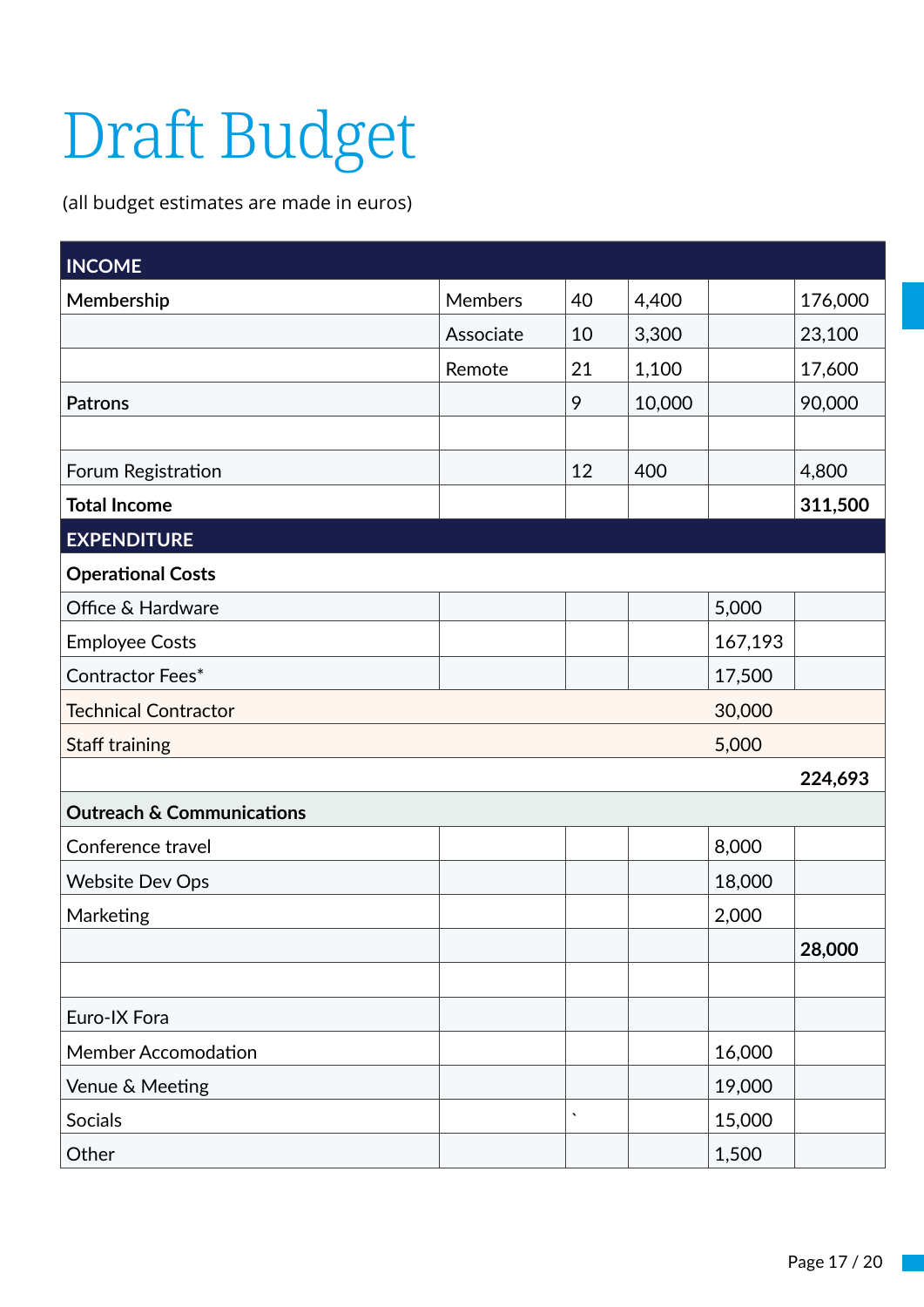| <b>Extra Attendees</b>                                                                        |  |  |  | 6,000  |           |  |  |  |
|-----------------------------------------------------------------------------------------------|--|--|--|--------|-----------|--|--|--|
| Scouting travel                                                                               |  |  |  | 1,500  |           |  |  |  |
| Cost for two forums                                                                           |  |  |  |        | 59,000    |  |  |  |
|                                                                                               |  |  |  |        |           |  |  |  |
| <b>Workshops</b>                                                                              |  |  |  | 20,000 |           |  |  |  |
|                                                                                               |  |  |  |        | 20,000    |  |  |  |
|                                                                                               |  |  |  |        |           |  |  |  |
| <b>Total Expenditure</b>                                                                      |  |  |  |        | 331,693   |  |  |  |
|                                                                                               |  |  |  |        |           |  |  |  |
| <b>Results</b>                                                                                |  |  |  |        | $-20,193$ |  |  |  |
| Expected cash reserves from previous year                                                     |  |  |  |        | 147,616   |  |  |  |
| Projected Reserve balance at end of year                                                      |  |  |  |        | 127,423   |  |  |  |
| * Contractor fees include; accounting UK & NL, liabilities and subscriptions such as dropbox, |  |  |  |        |           |  |  |  |
| survey monkey etc                                                                             |  |  |  |        |           |  |  |  |

**\* New**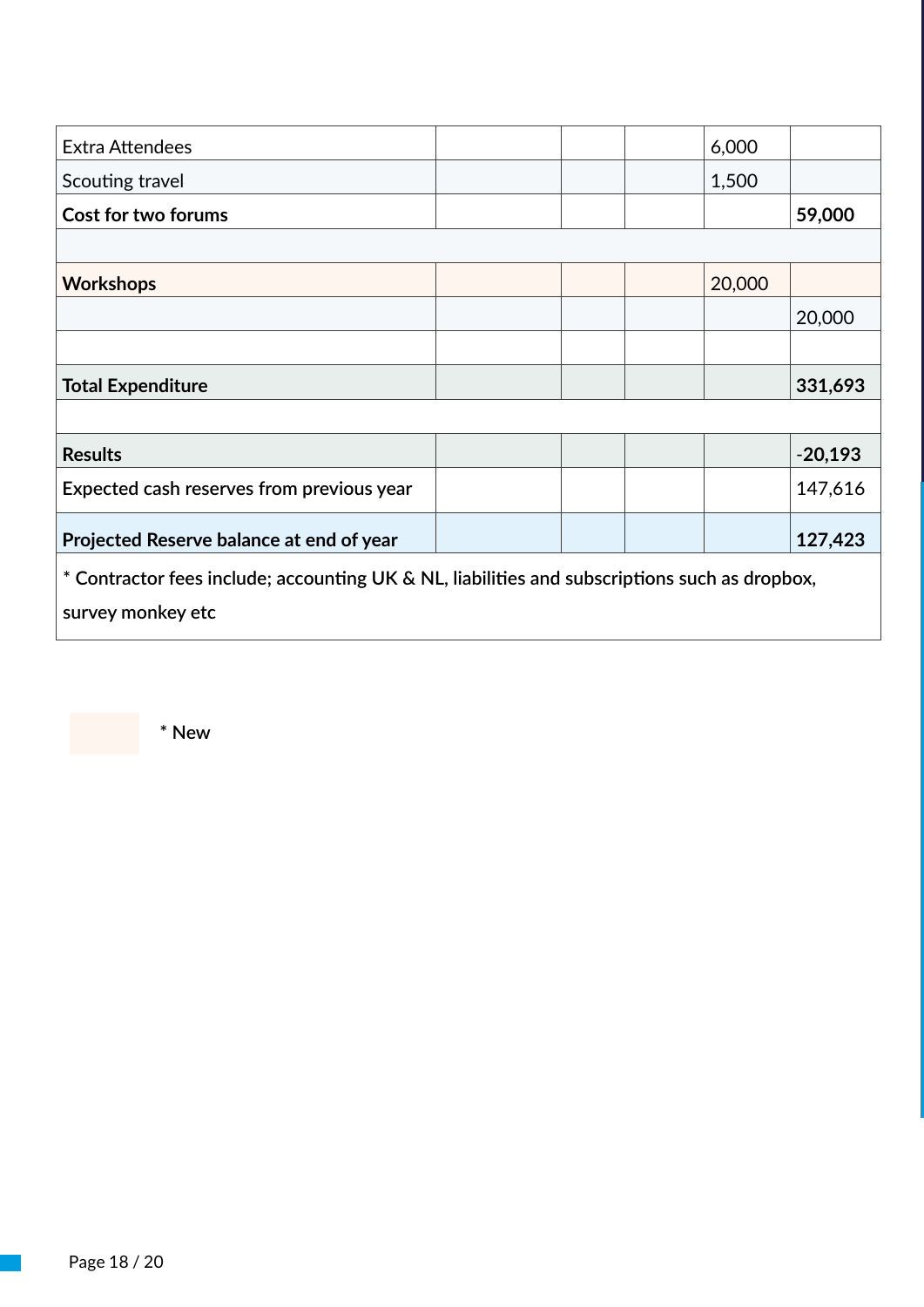## <span id="page-18-0"></span>Unforeseen Activities



There may be activities that are entirely unforeseen at the time of writing the Euro-IX Activity Plan and Budget 2020 or have started recently and are not at the stage where they can be estimated to have a material financial impact. A quick, well-focused reaction to the changing environment and new requirements of Euro-IX Members and other stakeholders is always a goal of Euro-IX. In line with good corporate governance, any unforeseen activities that may arise are developed in close consultation with the Euro-IX Executive Board, and when there is any material financial impact, the Executive Board must approve the resulting action to be taken.

## Measurable Outcome

In order for Members to easily identify and track development of Euro-IX activities year on year, the measurable outcomes will be given twice per year at Euro-IX fora. Any additional benefits to the membership identified from new activities will be provided in subsequent activity plans, in addition to any significant changes, costs and the status of activities (new, ongoing).

## Features in this Activity Plan

The status of all activities within the document is provided as:

- "New": An activity that is making a first appearance in the Activity Plan.
- "Ongoing": A recurring activity.
- "Ongoing / New": An activity that is ongoing with a new measurable outcome.

We also state with each activity what that activity brings to the Membership.